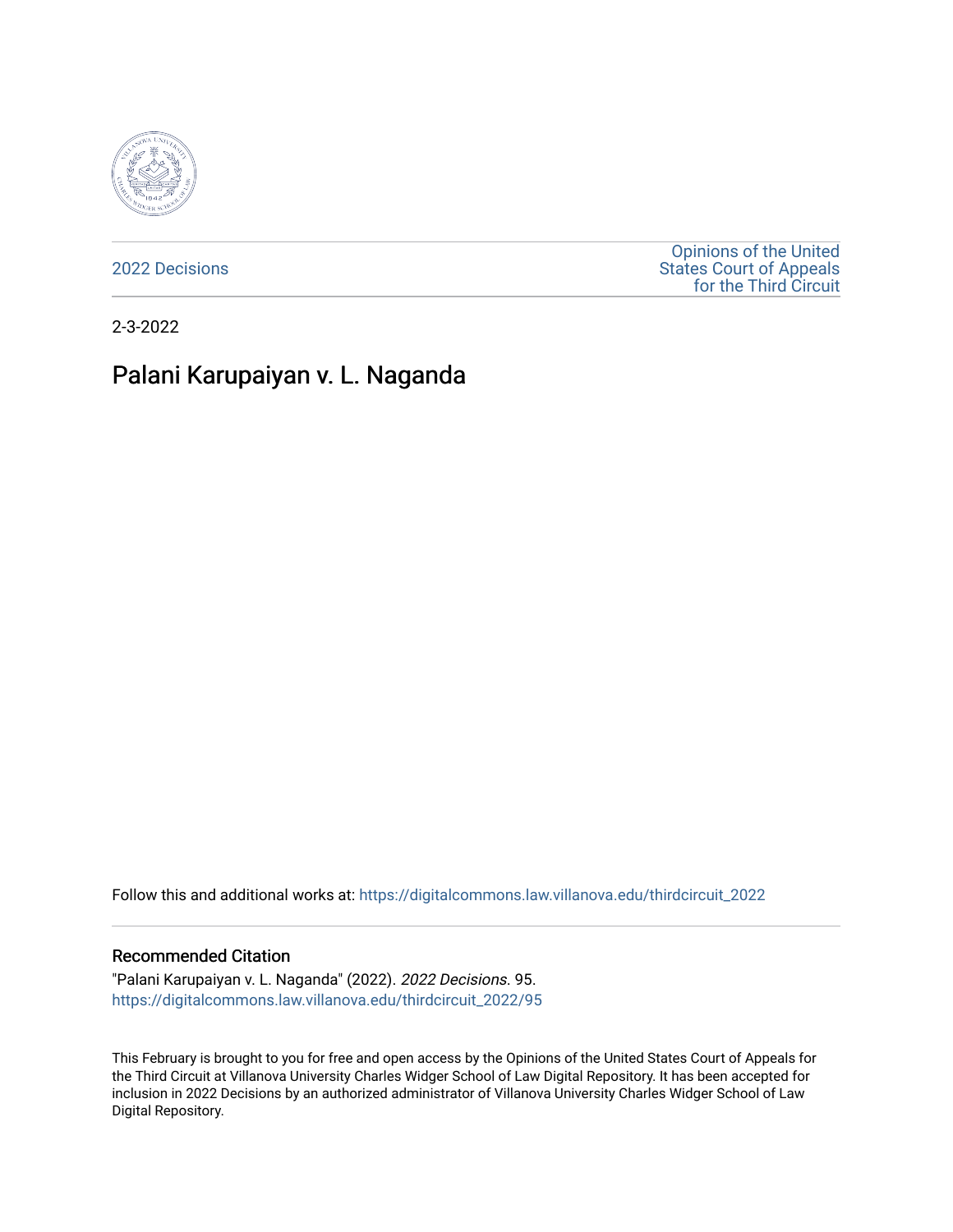# **NOT PRECEDENTIAL**

# UNITED STATES COURT OF APPEALS FOR THE THIRD CIRCUIT

No. 21-2560  $\mathcal{L}_\text{max}$ 

#### PALANI KARUPAIYAN; P. P.; R. P.

v.

L. NAGANDA, individually and in his official capacity as Owner of Naga Law Firm; NAGA LAW FIRM; J. RAMYA; P. JAYABALAN; J. RANJEETHKUMAR; ARUL THIRUMURUGU; ATLANTIC REALTY DEVELOPMENT CORP AND MIDDLESEX MANAGEMENT; MIDDLESEX MANAGEMENT INC; OAK TREE VILLAGE; DAVID HALPERN, individually and in his official capacity as CEO, Owner of Atlantic Realty Development Corp, Middlesex Management, Oak Tree Village; D&G TOWING; GLENN STRAUBE, individually and in his official capacity as owner of D&G Towing; COUNTY OF MIDDLESEX; STATE OF NEW JERSEY; TOWNSHIP OF EDISON

> PALANI KARUPAIYAN, Appellant

On Appeal from the United States District Court for the District of New Jersey (D.C. Civil Action No. 2:20-cv-12356) District Judge: Honorable Susan D. Wigenton

Submitted Pursuant to Third Circuit LAR 34.1(a) December 22, 2021 Before: KRAUSE, BIBAS, and SCIRICA, Circuit Judges

 $\mathcal{L}_\text{max}$  , where  $\mathcal{L}_\text{max}$  and  $\mathcal{L}_\text{max}$  and  $\mathcal{L}_\text{max}$ 

(Opinion filed: February 3, 2022)  $\mathcal{L}_\text{max}$ 

### OPINION\*

<sup>\*</sup> This disposition is not an opinion of the full Court and pursuant to I.O.P. 5.7 does not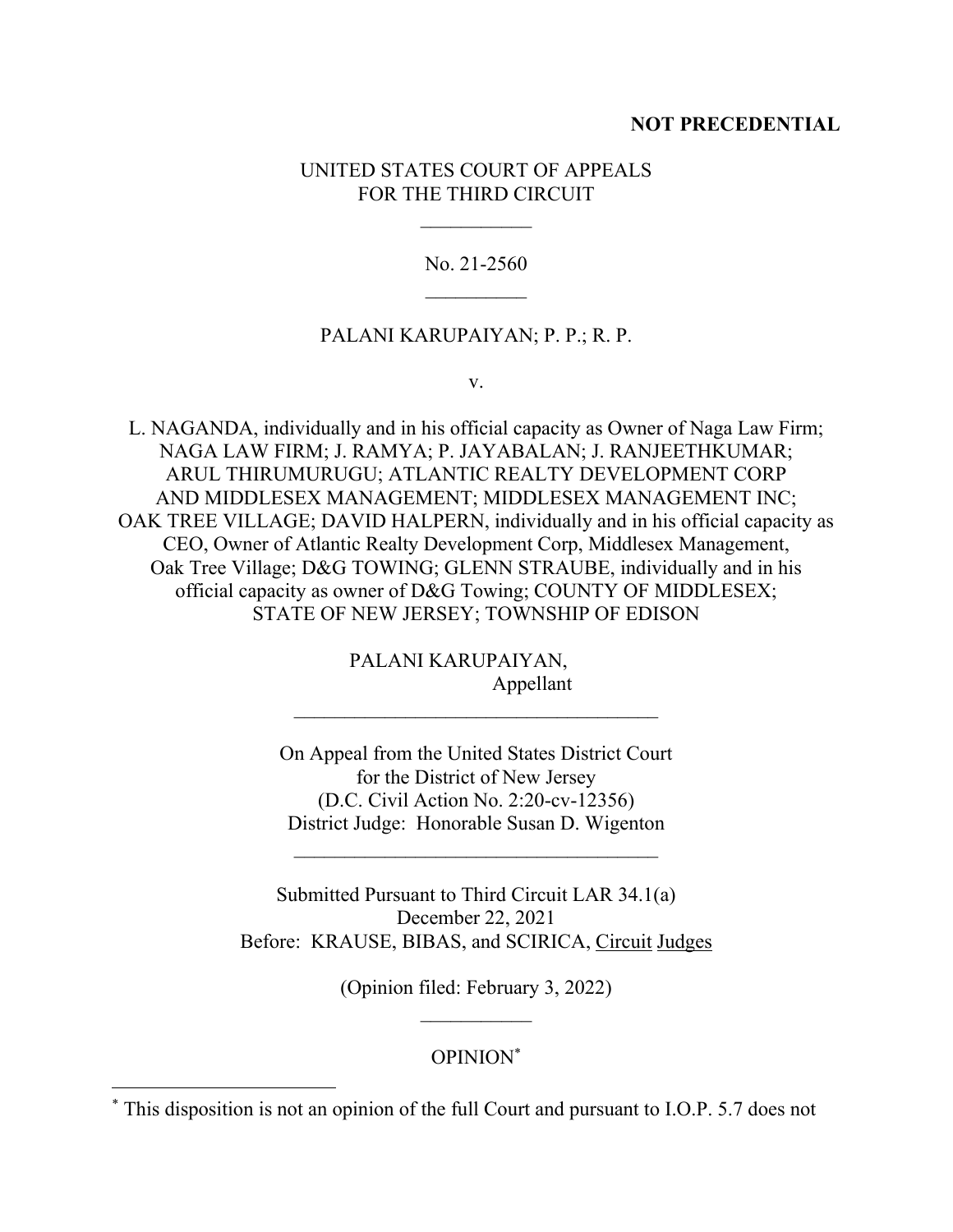#### PER CURIAM

Palani Karupaiyan, proceeding pro se, appeals an order of the United States District Court for the District of New Jersey granting a motion to dismiss his amended complaint. For the following reasons, we will affirm.

 $\frac{1}{2}$ 

Karupaiyan filed a 180-page, single-spaced civil complaint against many individuals and corporations, including lawyers, realtors, and state judges, as well as multiple municipal entities. (ECF 1.) The District Court dismissed the majority of the complaint without prejudice for failing to comply with Federal Rule of Civil Procedure 8's mandate that the complaint contain "short and plain" statements of the claims. (ECF 3.) The District Court did, however, dismiss with prejudice claims brought against the judges in their official capacities and claims which sought to overturn the judges' rulings, holding that they were barred by complete judicial immunity and the Rooker-Feldman doctrine, respectively. The District Court provided Karupaiyan with 30 days to file an amended complaint.

Karupaiyan complied with that order, filing a lengthy amended complaint. (ECF 7.) One of the named defendants, the County of Middlesex, filed a motion to dismiss, arguing that the complaint failed to contain a short and plain statement of the claims, see Fed. R. Civ. P. 8(a), and failed to state a claim upon which relief may be granted, see Fed. R. Civ. P. 12(b)(6). (ECF 33.) Karupaiyan opposed that motion (ECF 35), and the

constitute binding precedent.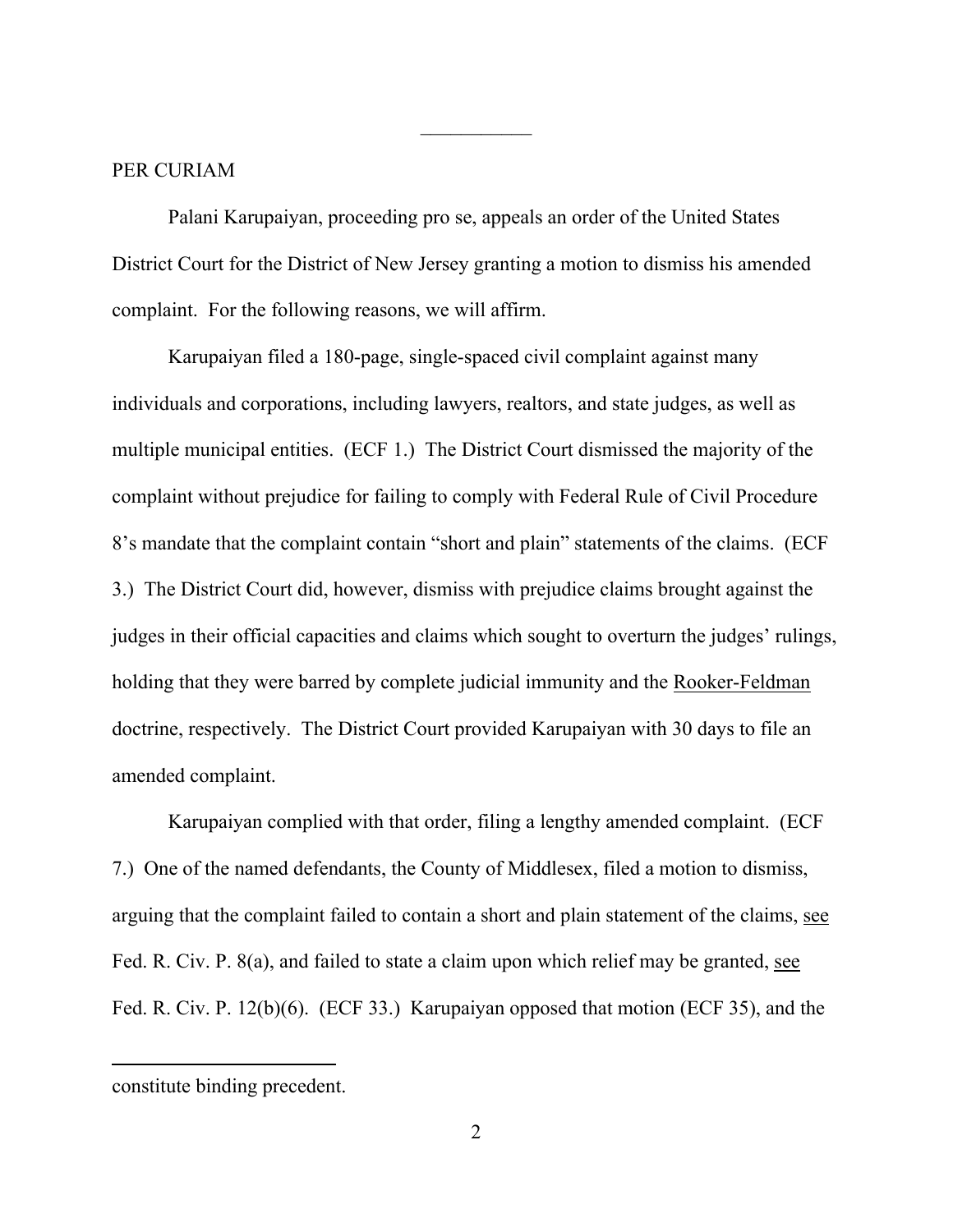County of Middlesex filed a reply. (ECF 36.) Karupaiyan also filed a motion for a permanent injunction, seemingly alleging corruption in New Jersey's judicial appointment system. (ECF 38.) The District Court granted the motion to dismiss, holding that the amended complaint "fails to provide a clear narrative of either the factual or legal basis for [Karupaiyan's] claims." (ECF 44 & 45.) In its order, the District Court stated that further amendment of the complaint would be futile. (ECF 45.) The District Court also denied Karupaiyan's motion for a permanent injunction. Karupaiyan filed a notice of appeal (ECF 46), which he later amended.<sup>1</sup> (ECF 48.)

We have jurisdiction pursuant to 28 U.S.C. §§ 1291 and 1292(a)(1). We review the District Court's dismissal of a complaint for failure to comply with the requirements of Rule 8 for an abuse of discretion. In re Westinghouse Sec. Litig., 90 F.3d 696, 702 (3d

<sup>&</sup>lt;sup>1</sup> In addition to seeking review of the order granting the motion to dismiss and denying his request for an injunction, Karupaiyan identified in his notices of appeal orders dismissing his first complaint (ECF 3), denying his motion to seal the docket (ECF 41), denying his motion for appointment of counsel (ECF 42), as well as various case management orders (ECF 19, 23, 30, and 43). With respect to the dismissal of the first complaint, Karupaiyan has not identified any error in the District Court's conclusion that the complaint failed to meet the requirements of Rule 8 and he failed to demonstrate that the District Court erred in determining that absolute judicial immunity barred the claims brought against the state judges. See Capogrosso v. Supreme Court of N.J., 588 F.3d 180, 184 (3d Cir. 2009) (per curiam) (holding that judicial immunity extends to judicial officers, even if their actions were '"in error, w[ere] done maliciously, or w[ere] in excess of [their] authority,'" unless the officers acted in clear absence of all jurisdiction (quoting Azubuko v. Royal, 443 F.3d 302, 303 (3d Cir. 2006))). In addition, we discern no abuse of discretion in the District Court's denial of Karupaiyan's remaining motions. See Parham v. Johnson, 126 F.3d 454, 457 (3d Cir. 1997) (noting that the denial of a motion for appointment of counsel is reviewed for abuse of discretion); In re Cedent Corp., 260 F.3d 183, 197 (3d Cir. 2001) (providing that review of an order denying a motion to seal is for abuse of discretion); Drippe v. Tobelinski, 604 F.3d 778, 783 (3d Cir. 2010) (explaining that "we accord district courts great deference with regard to matters of case management").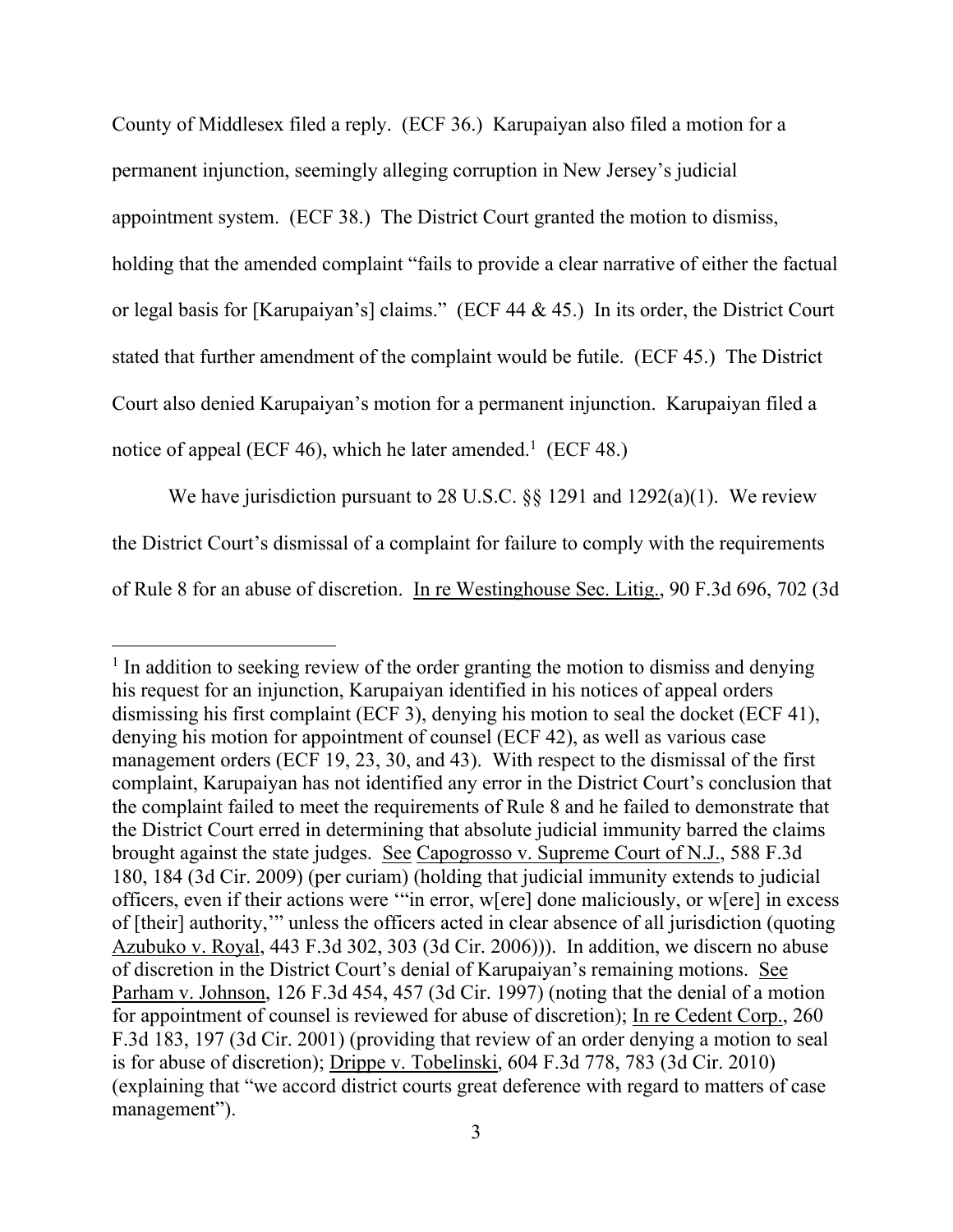Cir. 1996). We also review the denial of a motion for a permanent injunction for abuse of discretion, which "exists where the District Court's decision rests upon a clearly erroneous finding of fact, an errant conclusion of law, or an improper application of law to fact.'" Citizens Fin. Grp., Inc. v. Citizens Nat'l Bank of Evans City, 383 F.3d 110, 126 (3d Cir. 2004) (quoting A.C.L.U. of N.J. v. Black Horse Pike Reg'l Bd. of Educ., 84 F.3d 1471, 1476 (3d Cir. 1996)).

Federal Rule of Civil Procedure 8(a)(2) requires "a short and plain statement of the claim showing that the pleader is entitled to relief." Fed. R. Civ. P. 8(a)(2). Each averment must be "simple, concise, and direct." Fed. R. Civ. P. 8(d)(1). "Taken together," Rules 8(a) and 8(d)(1) "underscore the emphasis placed on clarity and brevity by the federal pleading rules." In re: Westinghouse Sec. Litig., 90 F.3d 696, 702 (3d Cir. 1996). A complaint must "'be presented with clarity sufficient to avoid requiring a district court or opposing party to forever sift through its pages in search' of the nature of the plaintiff's claim[.]" Glover v. FDIC, 698 F.3d 139, 147 (3d Cir. 2012) (quoting Jennings v. Emry, 910 F.2d 1434, 1436 (7th Cir. 1990)).

We construe pro se filings liberally, see Erickson v. Pardus, 551 U.S. 89, 94 (2007), and "are more forgiving of pro se litigants for filing relatively unorganized or somewhat lengthy complaints." Garrett v. Wexford Health, 938 F.3d 69, 92 (3d Cir. 2019). Nevertheless, we conclude that Karupaiyan's amended complaint failed to comply with Rule 8. The amended complaint consisted of 337-pages and 1449 separately numbered paragraphs, plus a single-spaced 60-paragraph, eight-page prayer for relief. He identified approximately 30 defendants and cited over 50 laws as bases for relief. The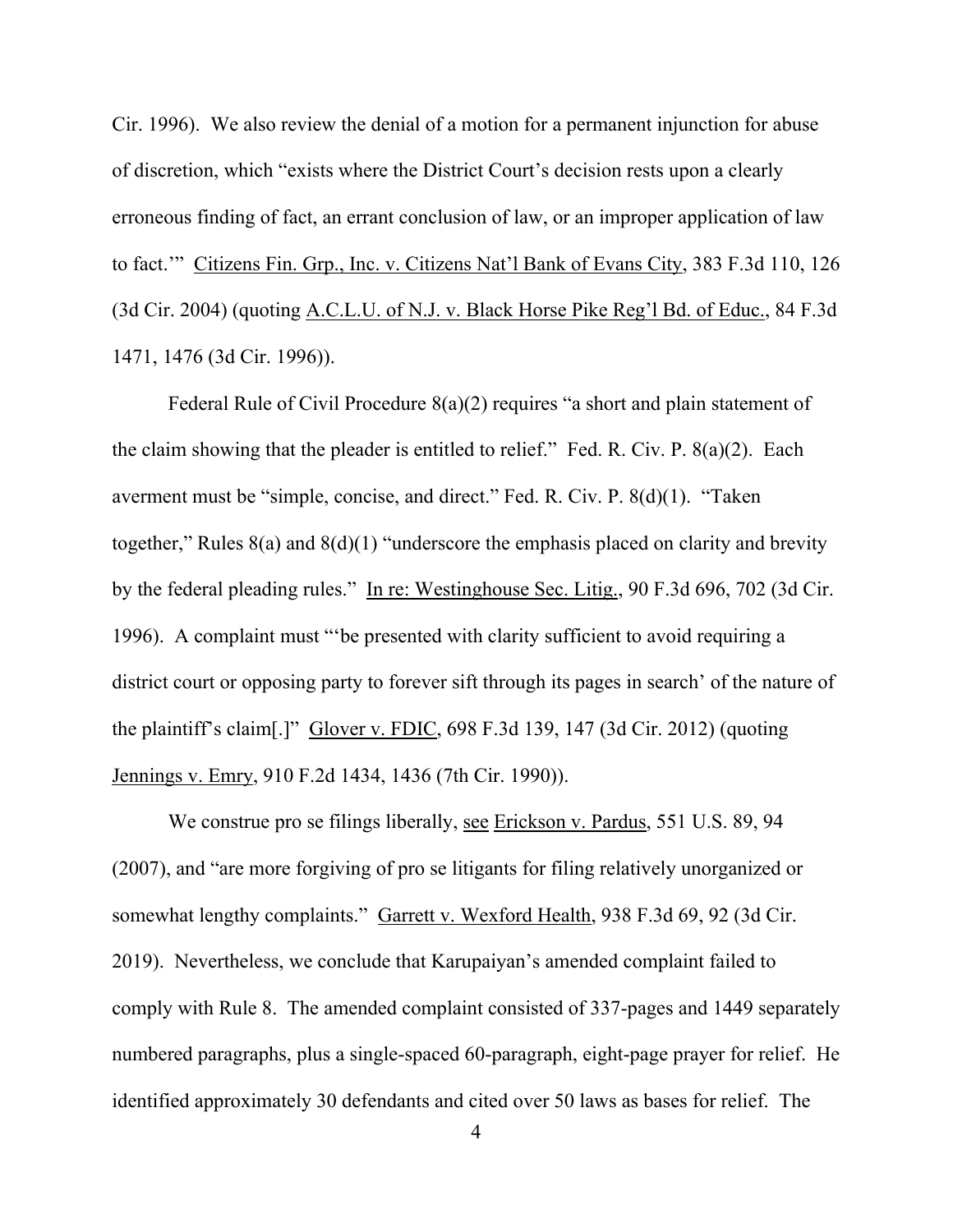prolix amended complaint, however, failed to explain how those defendants violated his rights under those laws. Instead, Karupaiyan provided a disjointed factual narrative that included descriptions of, among other things, a stolen bicycle, divorce proceedings, a landlord-tenant dispute, alleged corruption in the New Jersey judicial system, and incidents of domestic violence. That narrative was unconnected to any potential claims or purported grounds for liability. And, notably, the amended complaint was filed after Karupaiyan's original pleading had been dismissed based on Rule 8 deficiencies. Cf. Salahuddin v. Cuomo, 861 F.2d 40, 42 (2d Cir. 1988) (explaining that courts have power to dismiss a "prolix complaint" without leave to amend where such leave "has previously been given and the successive pleadings remain prolix and unintelligible"). Under these circumstances, we conclude that the District Court did not abuse its discretion in dismissing Karupaiyan's amended complaint without leave to amend for failure to comply with Rule 8.<sup>2</sup> See Garrett v, 938 F.3d at 92 (stating that "the question before us is not whether we might have chosen a more lenient course than dismissal … but rather whether the District Court abused its discretion in ordering the dismissal").

The District Court also did not abuse its discretion in denying Karupaiyan's motion for a permanent injunction, which seemingly sought to prevent the appointment of justices to the New Jersey Supreme Court. Karupaiyan vaguely asserted that "court packing" "discriminate[s] and violate[s] the civil rights, equal employment opportunities,

<sup>&</sup>lt;sup>2</sup> We note that Karupaiyan's proposed second amended complaint is  $364$  pages. (ECF 31); Grayson v. Mayview State Hosp., 293 F.3d 103, 111 (3d Cir. 2002) (stating that a plaintiff is entitled to amend a complaint that fails to state a claim unless amendment would be inequitable or futile).